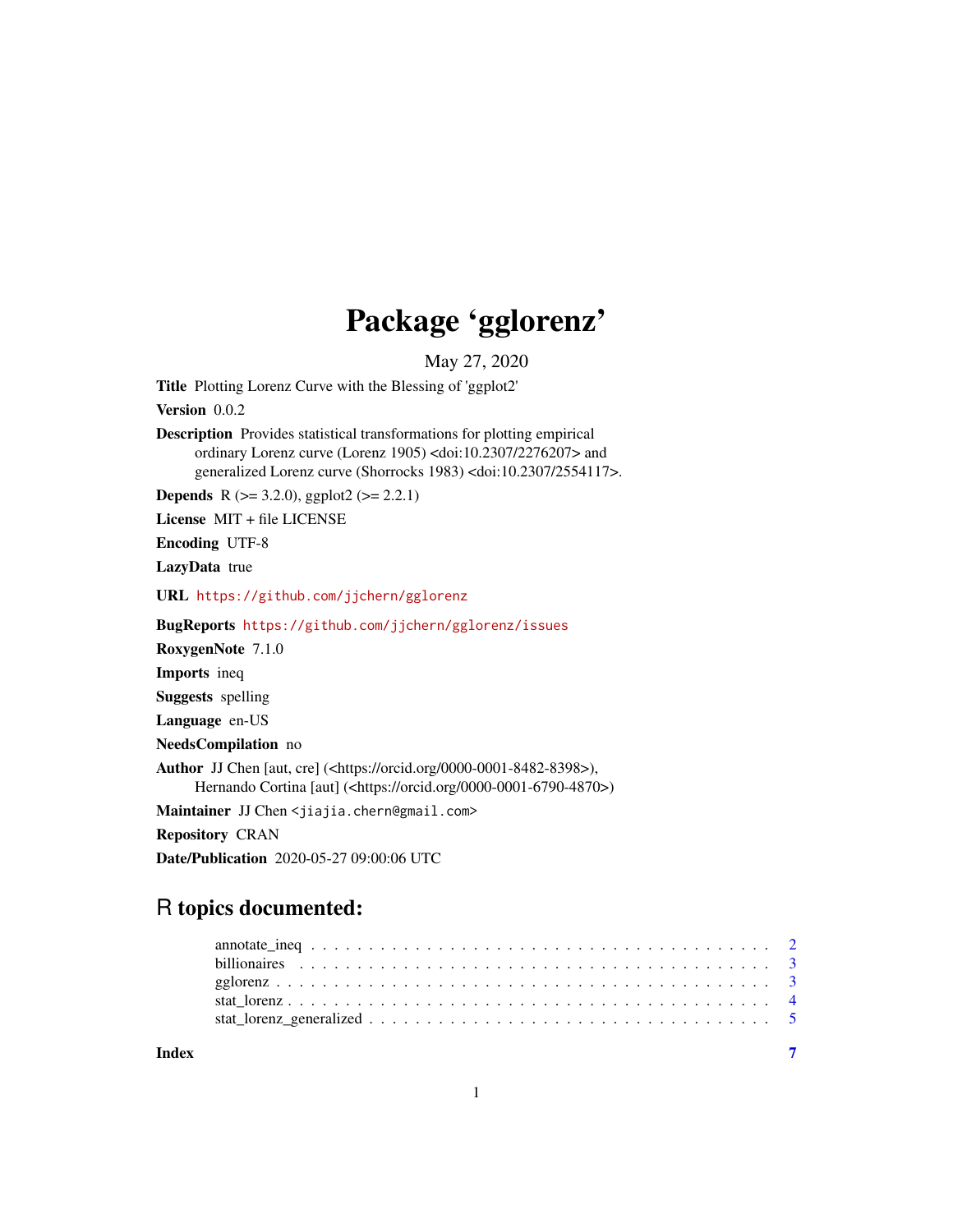#### Description

Adds text annotation to chart with any inequality measure from ineq::ineq Inequality measures include Gini, RS, Atkinson, Theil, Kol, var, square.var, entropy

#### Usage

```
annotate_ineq(
 data_ineq,
 x = 0.1,
 y = 0.95,
 decimals = 2,
 measure_ineq = "Gini",
  sep\_ineq = ":: "...
)
```
#### Arguments

| data_ineq    | Data to calculate the inequality metric on.        |
|--------------|----------------------------------------------------|
| X            | annotation x-axis position, defaults to 0.1.       |
|              | annotation y-axis position, defaults to 0.95.      |
| decimals     | number of decimals to show, defaults to 2.         |
| measure_ineq | Name of measure to use; defaults to Gini.          |
| sep_ineq     | text separator between annotation label and value. |
|              | any additional parameters to ggplot2::annotate().  |

#### References

[Gini coefficient from Wikipedia](https://en.wikipedia.org/wiki/Gini_coefficient)

#### Examples

```
library(gglorenz)
```

```
ggplot(billionaires, aes(TNW)) +
   stat_lorenz() +
   annotate_ineq(billionaires$TNW)
ggplot(billionaires, aes(TNW)) +
   stat_lorenz(desc = TRUE) +
   geom_abline(linetype = "dashed") +
   theme_bw() +
```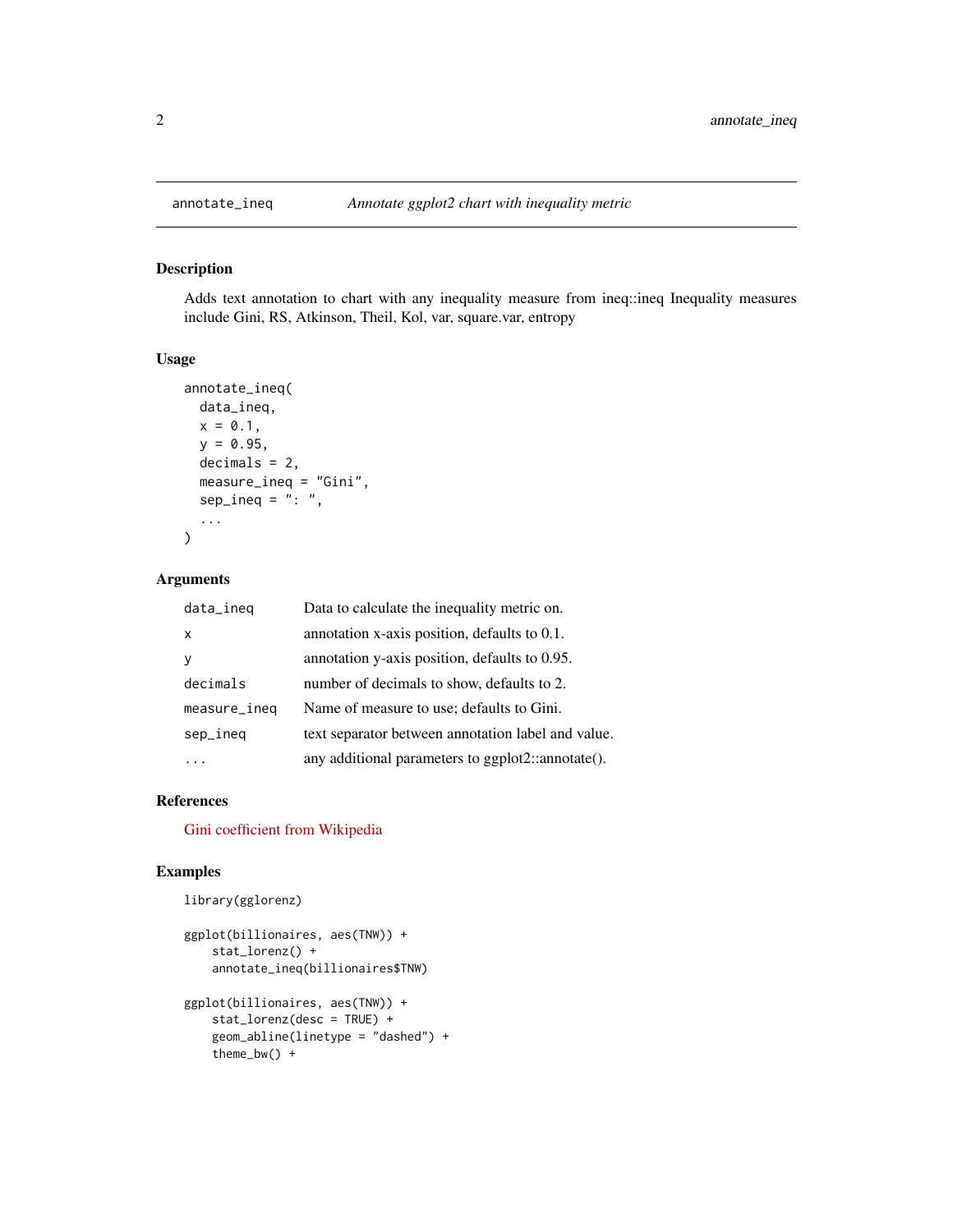#### <span id="page-2-0"></span>billionaires 3

```
annotate_ineq(billionaires$TNW, measure_ineq = "RS", color = "red",
             family = theme_get()$text[["family"]],
              size = theme_get()$text[["size"]] / 2,
              fontface = "italic")
```
billionaires *Billionaires data*

#### Description

Contains 500 billionaires' name, country, industry, and total net worth. The data is collected in Feb. 8, 2018.

#### Usage

billionaires

#### Format

An object of class tbl\_df (inherits from tbl, data.frame) with 500 rows and 6 columns.

#### Source

<https://www.bloomberg.com/billionaires/>

gglorenz *gglorenz: Plotting Lorenz Curve with ggplot2*

#### Description

The package provides statistical transformations for plotting empirical ordinary Lorenz curve and generalized Lorenz curve.

#### Author(s)

JJ Chen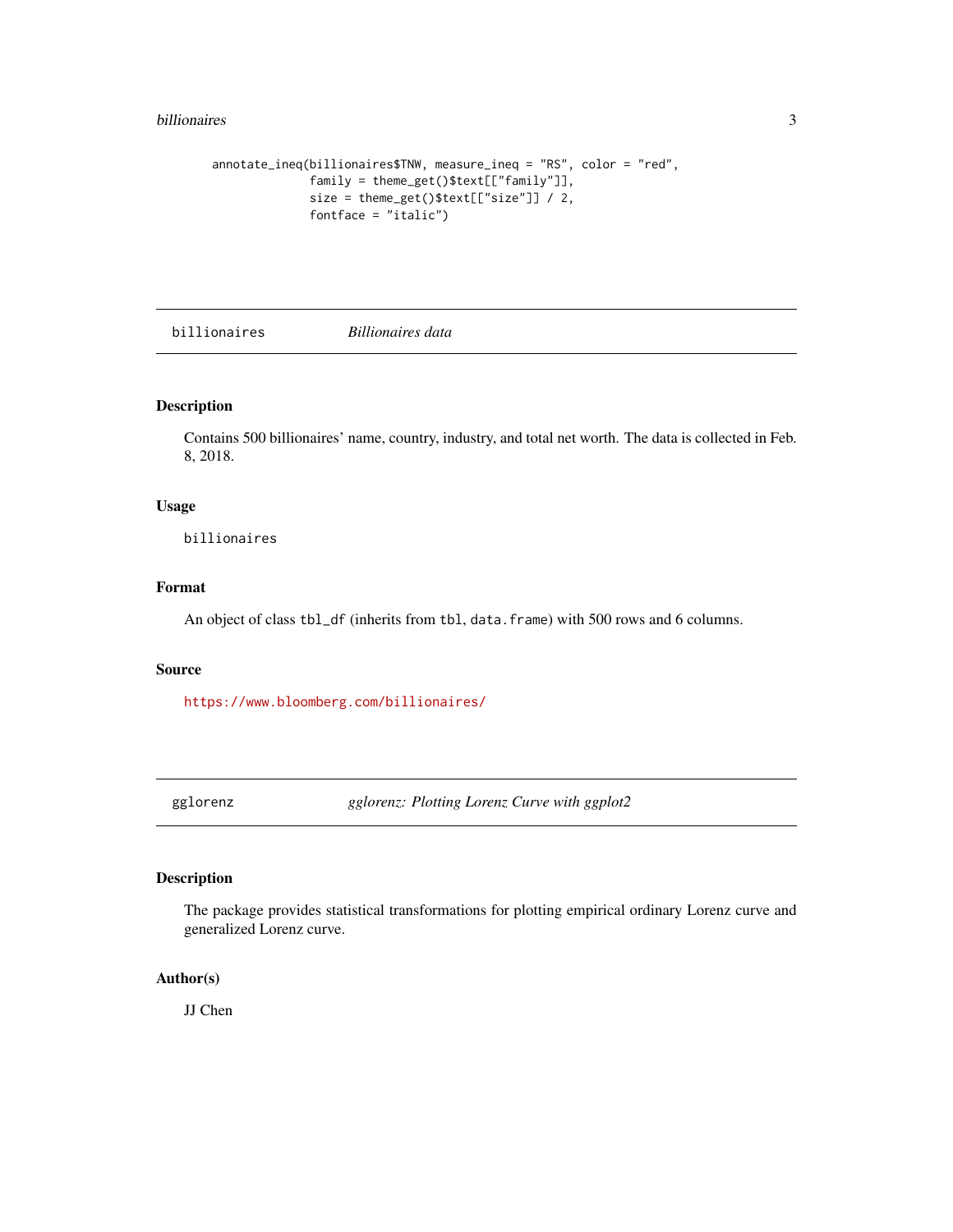<span id="page-3-0"></span>

#### Description

Provides ordinary Lorenz curve values for line plots

#### Usage

```
stat_lorenz(
 mapping = NULL,
 data = NULL,
 geom = "path",
 position = "identity",
  ...,
 desc = FALSE,
 show.legend = NA,
  inherit.aes = TRUE
)
```
#### Arguments

| mapping     | Set of aesthetic mappings created by aes() or aes_(). If specified and inherit.aes<br>= TRUE (the default), it is combined with the default mapping at the top level of<br>the plot. You must supply mapping if there is no plot mapping.              |
|-------------|--------------------------------------------------------------------------------------------------------------------------------------------------------------------------------------------------------------------------------------------------------|
| data        | The data to be displayed in this layer. There are three options:                                                                                                                                                                                       |
|             | If NULL, the default, the data is inherited from the plot data as specified in the<br>call to $ggplot()$ .                                                                                                                                             |
|             | A data. frame, or other object, will override the plot data. All objects will be<br>fortified to produce a data frame. See fortify() for which variables will be<br>created.                                                                           |
|             | A function will be called with a single argument, the plot data. The return<br>value must be a data. frame, and will be used as the layer data. A function<br>can be created from a formula (e.g. ~ head(.x, 10)).                                     |
| geom        | which geom to use; defaults to "path".                                                                                                                                                                                                                 |
| position    | Position adjustment, either as a string, or the result of a call to a position adjust-<br>ment function.                                                                                                                                               |
| $\cdots$    | Other arguments passed on to layer (). These are often aesthetics, used to set<br>an aesthetic to a fixed value, like colour = "red" or size = 3. They may also<br>be parameters to the paired geom/stat.                                              |
| desc        | If FALSE, the default, the population is arranged in ascending order along the<br>x-axis. If TRUE, the population is arranged in descending order.                                                                                                     |
| show.legend | logical. Should this layer be included in the legends? NA, the default, includes if<br>any aesthetics are mapped. FALSE never includes, and TRUE always includes. It<br>can also be a named logical vector to finely select the aesthetics to display. |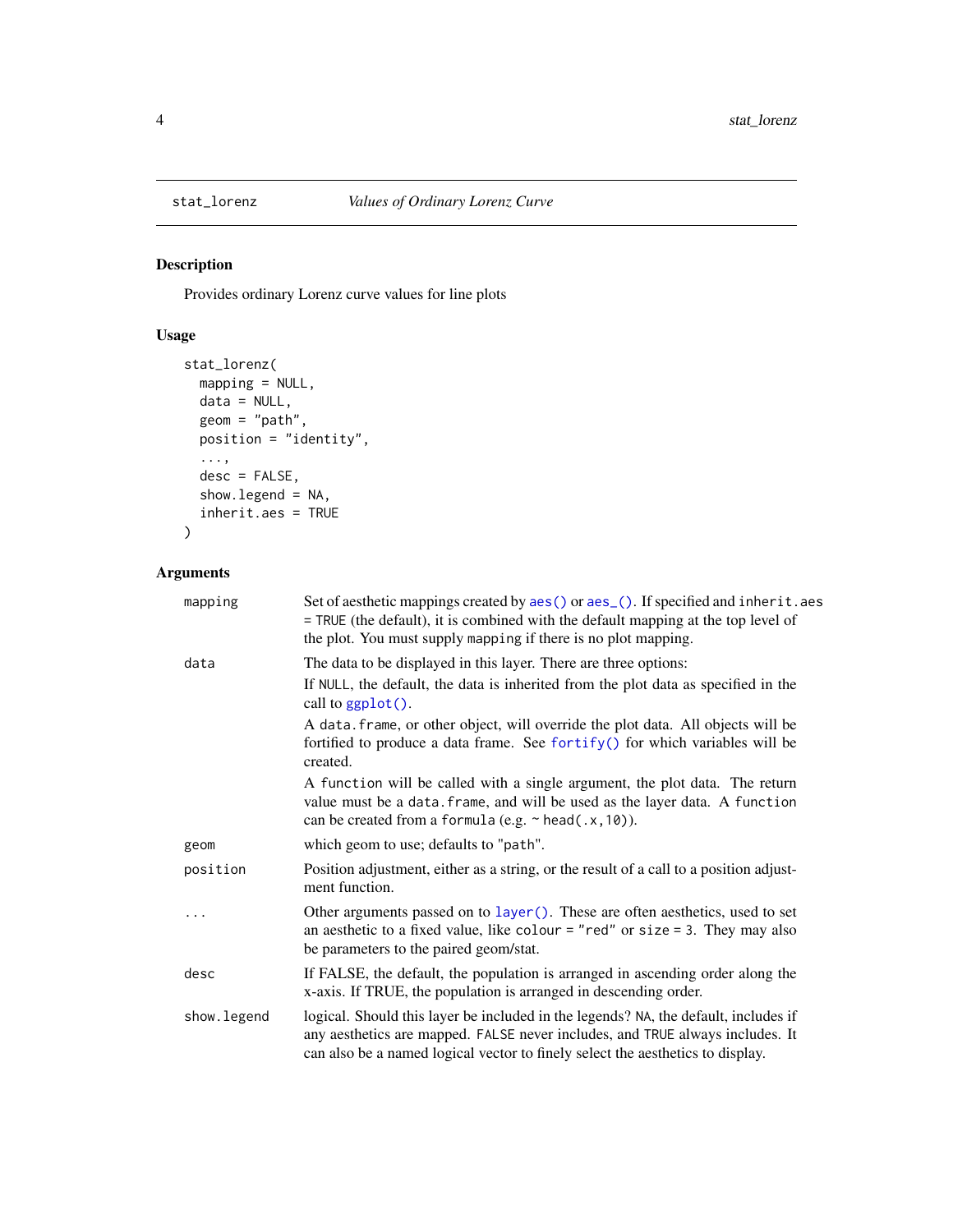<span id="page-4-0"></span>inherit.aes If FALSE, overrides the default aesthetics, rather than combining with them. This is most useful for helper functions that define both data and aesthetics and shouldn't inherit behaviour from the default plot specification, e.g. [borders\(\)](#page-0-0).

#### References

[Lorenz curve from Wikipedia](https://en.wikipedia.org/wiki/Lorenz_curve)

#### Examples

```
library(gglorenz)
ggplot(billionaires, aes(TNW)) +
    stat_lorenz()
ggplot(billionaires, aes(TNW)) +
    stat_lorenz(desc = TRUE) +
    coord_fixed() +
    geom_abline(linetype = "dashed") +
    theme_minimal()
```
stat\_lorenz\_generalized

*Values of Generalized Lorenz Curve*

#### Description

Provides generalized Lorenz curve values for line plots

#### Usage

```
stat_lorenz_generalized(
  mapping = NULL,data = NULL,
  geom = "path",
 position = "identity",
  ...,
  show. legend = NA,
  inherit.aes = TRUE
)
```
#### **Arguments**

mapping Set of aesthetic mappings created by [aes\(\)](#page-0-0) or [aes\\_\(\)](#page-0-0). If specified and inherit.aes = TRUE (the default), it is combined with the default mapping at the top level of the plot. You must supply mapping if there is no plot mapping.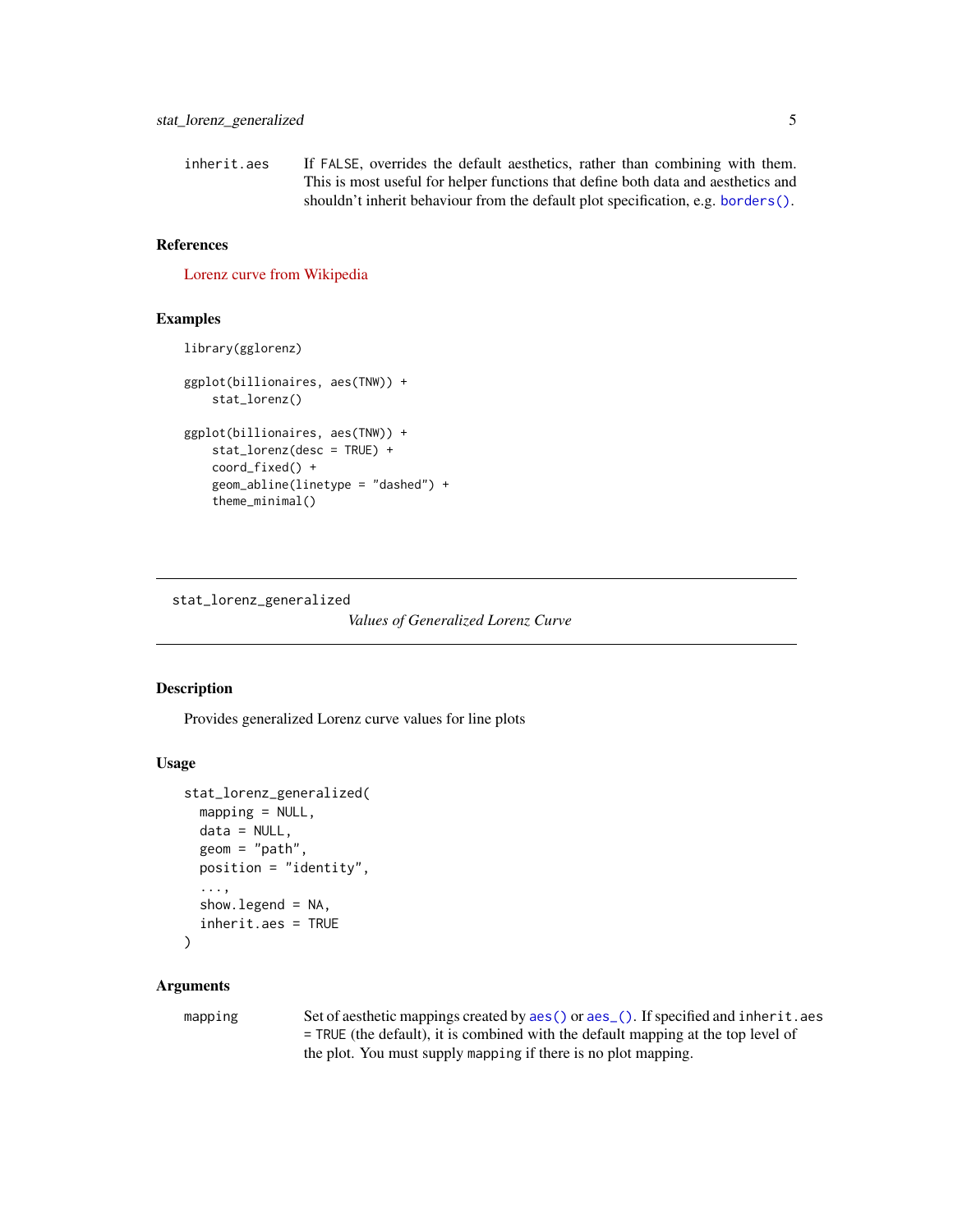<span id="page-5-0"></span>

| data        | The data to be displayed in this layer. There are three options:                                                                                                                                                                                       |
|-------------|--------------------------------------------------------------------------------------------------------------------------------------------------------------------------------------------------------------------------------------------------------|
|             | If NULL, the default, the data is inherited from the plot data as specified in the<br>call to $ggplot()$ .                                                                                                                                             |
|             | A data. frame, or other object, will override the plot data. All objects will be<br>fortified to produce a data frame. See fortify() for which variables will be<br>created.                                                                           |
|             | A function will be called with a single argument, the plot data. The return<br>value must be a data. frame, and will be used as the layer data. A function<br>can be created from a formula (e.g. $\sim$ head(.x, 10)).                                |
| geom        | which geom to use; defaults to "path".                                                                                                                                                                                                                 |
| position    | Position adjustment, either as a string, or the result of a call to a position adjust-<br>ment function.                                                                                                                                               |
|             | Other arguments passed on to layer (). These are often aesthetics, used to set<br>an aesthetic to a fixed value, like colour = "red" or size = 3. They may also<br>be parameters to the paired geom/stat.                                              |
| show.legend | logical. Should this layer be included in the legends? NA, the default, includes if<br>any aesthetics are mapped. FALSE never includes, and TRUE always includes. It<br>can also be a named logical vector to finely select the aesthetics to display. |
| inherit.aes | If FALSE, overrides the default aesthetics, rather than combining with them.<br>This is most useful for helper functions that define both data and aesthetics and<br>shouldn't inherit behaviour from the default plot specification, e.g. borders().  |

#### References

[Lorenz curve from Wikipedia](https://en.wikipedia.org/wiki/Lorenz_curve)

#### Examples

```
library(gglorenz)
```

```
ggplot(billionaires, aes(TNW)) +
    stat_lorenz_generalized()
```